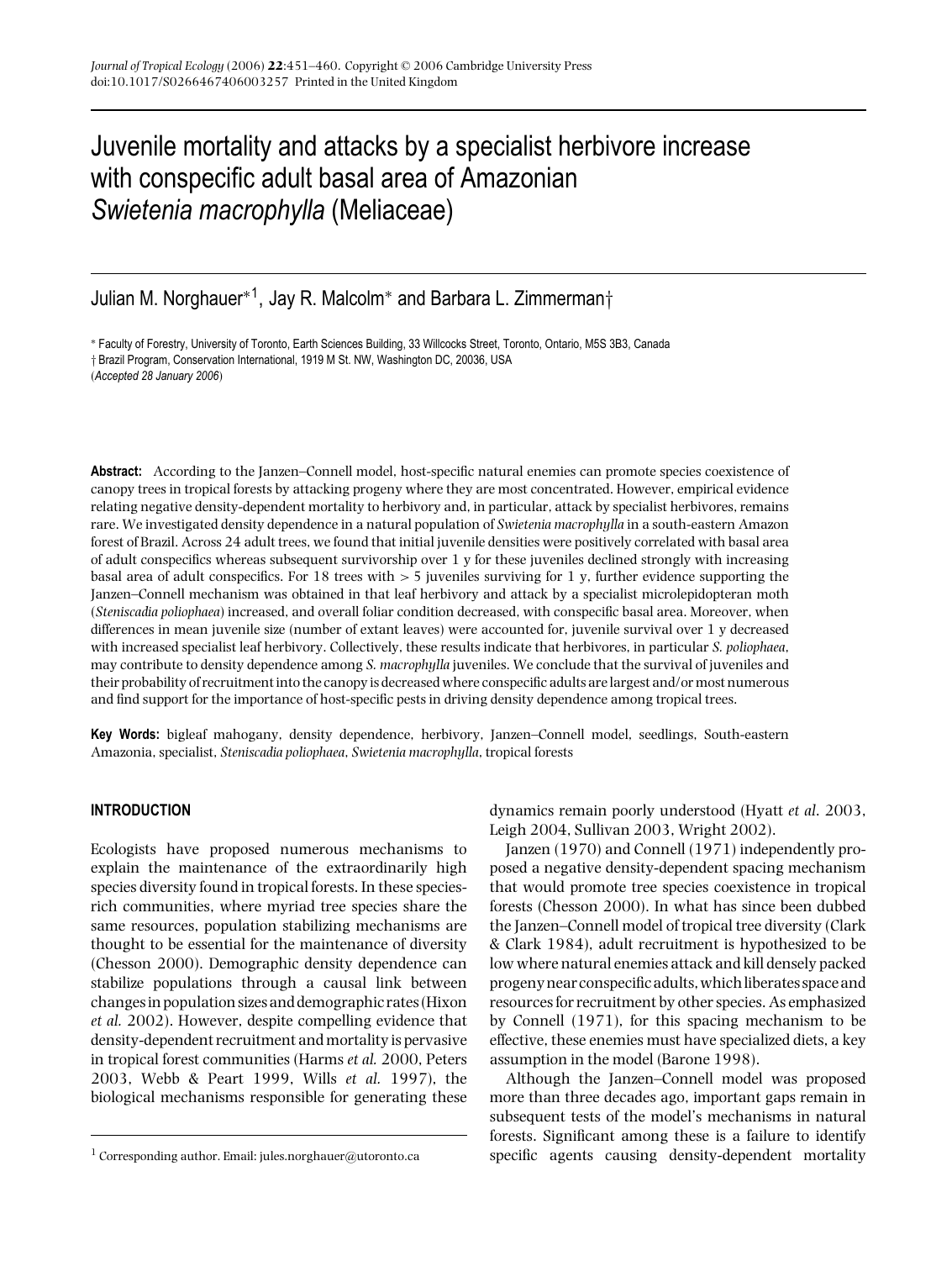(Hubbell 2004, Leigh 2004). Of particular interest are insect herbivores (Coley & Barone 1996), which because of their high fecundity and short life cycles, are able to respond numerically to rapid increases in resource availabilities of their host plants. In their review, Hammond & Brown (1998) concluded that invertebrates caused stronger density- and/or distant-dependent mortality of seeds than vertebrates. A similar conclusion may apply at the seedling stage; however, to date, most studies of the Janzen–Connell mechanism have focused on the seed stage. In most tests of the mechanism that have examined invertebrate herbivory at the juvenile stage, the specific agents were not identified (Blundell & Peart 1998, Clark & Clark 1985, Mack *et al.* 1999, but see Sullivan 2003).

A second research gap is that virtually all studies in natural forests have focused on distant and/or density dependence in the vicinity of isolated individual trees (Hammond & Brown 1998, but see Schupp 1992). Little attention has been devoted to concentrations of conspecific adults despite the fact that the Janzen–Connell model does not preclude adult aggregations (Becker *et al.* 1985, Blundell 1999, Clark & Clark 1984) and that many tropical tree species show some degree of spatial clumping (Condit *et al.* 2000, Hubbell 1979). Indeed, such adult aggregations may intensify the mechanisms driving density-dependent processes (Janzen 1970). It is also possible that responses of natural enemies at single trees may not be indicative of their responses in adult aggregations; for example, enemy satiation may occur at sufficiently high adult densities (Schupp 1992). Seedling density dependence can only promote species coexistence if it continues to operate where conspecific adults share overlapping seed shadows (all else being equal) (Webb & Peart 1999). Density-dependent herbivory across a full range of adult tree sizes and densities, from isolated trees to adult aggregations, remains unexplored.

Here, we examine patterns of juvenile mortality of *Swietenia macrophylla* King (Meliaceae). This species is of particular interest in a Janzen–Connell context because seedlings are attacked by the specialist moth, *Steniscadia poliophaea* Hampson (Noctuidae: Sarrothripinae). Larval instars of the species feed exclusively on expanding tissue of *S. macrophylla*, but appear to be absent from both adult crowns and from saplings greater than 5 m in height and from other tree species (Grogan 2001, Norghauer, unpubl. data). Attacks by the Meliaceae shoot-borer, *Hypsipyla grandella*, a well-known pest in many plantations, do not appear to be common in natural or secondary forests (Grogan *et al.* 2005). *Swietenia macrophylla* also is of interest because although it is the most commercially valuable neotropical timber species and was recently listed on CITES Appendix II, its regeneration ecology in natural forests has been rarely investigated and remains contentious (Brown *et al.* 2003,

Grogan *et al.* 2003, 2005). Because natural enemies may respond most vigorously at aggregates of adults where overlapping seed shadows potentially concentrate progeny, we studied both isolated and aggregated adults in a natural population of *Swietenia macrophylla*. Specific objectives of the research were to determine whether: (1) survival of *S. macrophylla* juveniles decreased with increasing conspecific adult basal area; (2) standing levels of juvenile foliar damage increased, and foliar condition decreased, with increasing conspecific adult basal area; and (3) attacks and damage by the specialist invertebrate herbivore, *S. poliophaea,* on juveniles increased with conspecific adult basal area. To our knowledge, this is the first study to examine relationships between juvenile mortality and attack by a specialist folivore that includes both isolated and clumped adults.

# **METHODS**

### **Study site and species**

The study was conducted at the Kayapó Centre for Ecological Studies (Pinkaití) located in the Kayapó Indigenous Area (KIA), Pará, Brazil (7°46'14"S, 51◦57 43W). The Centre occurs within a *c*. 8000-ha reserve that, unlike the surrounding areas of the KIA, has never beenloggedformahogany (Zimmerman*et al.*2001) and retains a natural population of *Swietenia macrophylla* mapped within a core area of *c*. 600 ha (Grogan 2001). Although the majority of adult *Swietenia macrophylla* in the reserve are widely scattered and relatively isolated from one another, they are sometimes found in clumps of 2–6 per ha. Approximately one-third (37%) of mapped adult trees (>30 cm dbh) have at least one conspecific  $(>10 \text{ cm}$  dbh) within a 55-m radius. Mean annual rainfall is approximately 1700 mm, with a severe 3–4-mo-long dry season in June–September (< 50 mm of rain, Lambert *et al.* 2005, Zimmerman *et al.* 2001).

In the 600-ha area of *Swietenia macrophylla* concentration, 24 *S. macrophylla* trees (49–169 cm dbh) were selected for study. Eighteen adults were isolated in that they were  $> 70$  m from the nearest conspecific adult (≥ 30 cm dbh). The six remaining adults occurred in concentrations: four had another nearby adult (within 56.5 m radius) and two had four nearby adults (within 56.5 m radius). Nearest neighbour distances between the 24 trees averaged 226 m (range: 72–550 m).

We reasoned that natural enemies should respond more vigorously not only to larger than smaller adults, but also at aggregations of adults where overlapping seed shadows potentially concentrate seedling progeny. Hence, we used conspecific adult basal area per ha (hereafter adult BA) as a proxy for seedling densities. This served three important functions. First, adult BA is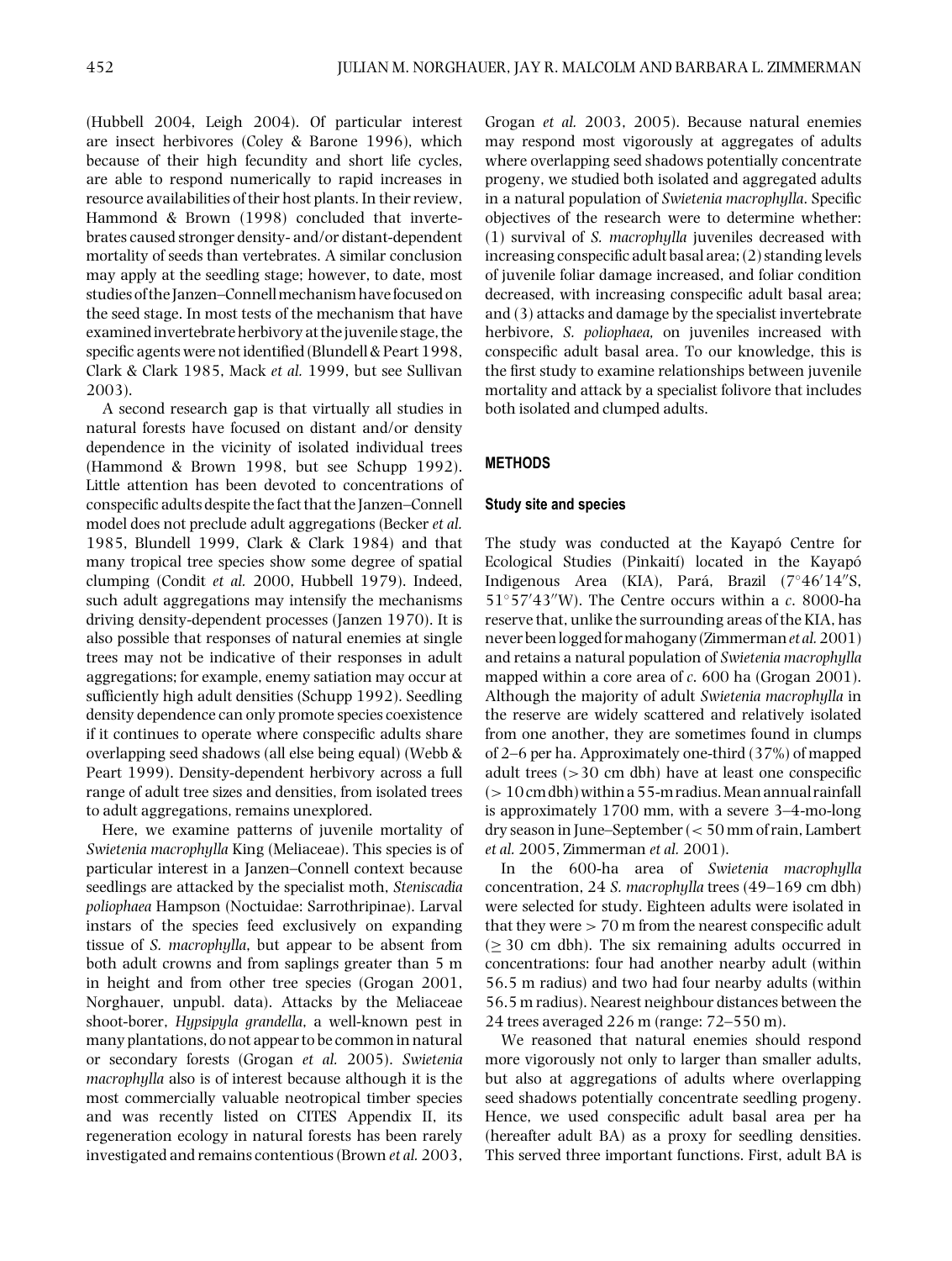positively correlated with seed production in *Swietenia macrophylla* (Grogan & Galvão in press, Gullison et al. 1996, Pinto 2003). Secondly, adult BA measured at a larger spatial scale can reflect not only changes in tree size, but also tree density. Thirdly, using adult BA bypasses the problem of non-independence that arises when relating seedling survival to seedling densities (Brett 2004, Jackson & Somers 1991, Webb & Peart 1999). Therefore, in addition to measuring the basal area of each individual, we also measured the total basal area of adults in the surrounding 1-ha area (i.e. within a circle of radius 56.5m). All selected adults hadfruited atleast oncewithin the previous 2 y (i.e. 2001 and 2002).

In April 2004, for a subset of 15 trees, per cent canopy openness at 5, 15 and 30 m from each tree was measured using a handheld spherical densiometer (Lemmon 1957) along two transects (N andW of the tree). At each distance on the transects, densiometer measurements were the average of four measurements made facing N, W, S and E.

#### **Juvenile survivorship, herbivory and foliar condition**

In April 2003 (late wet season), all *Swietenia macrophylla* juveniles within a 30-m radius of each adult tree  $(2826 \text{ m}^2)$  were counted and marked with a wire stake flag. Approximately 50% of all seeds land within 30 m of the parent, and up to 75% within 50 m, mostly to the west of parent crowns (Grogan & Galvão in press, Norghauer, unpubl. data). In the case of paired adult trees, we placed the30-m-radiuscircle around themostwesterly of the two adults. For the two higher concentrations, we selected the most centrally positioned tree. The majority of juveniles were < 30 cm in height (maximum height 46 cm). To better focus on the coming mortality period, the few juveniles that displayed signs of early drought, leaf wilting or poor rooting were ignored. One y later, again in April, we determined which individuals had survived, and for adults with at least five survivors  $(n = 18)$ , as detailed below, we measured standing levels of overall herbivory and foliar condition.

For each surviving juvenile, the number of leaf nodes and extant leaves was recorded. Also, for each extant leaf, herbivory was quantified as the total percentage of missing photosynthetic leaf area, which was estimated visually to the nearest 5%, with  $1\%$  assigned to leaves with  $\leq$  1% herbivory. All herbivory measurements were made by one observer (J. M. Norghauer). A linear regression comparing visual estimates of per cent damage to actual damage of the same leaves measured with a transparent plastic grid (Aide 1993) showed that the rapid visual estimation technique was very effective  $(R^2 = 0.97,$  $n = 50$  leaves,  $P < 0.0001$ ). Herbivory included damage caused by insects, including *S. poliophaea* (see below), and by leaf fungal pathogens (Garcia-Guzman & Dirzo 2001),

as well as areas colonized by epiphylls (Coley & Kursar 1996).We found no evidence of herbivory by vertebrates. Although necrotic areas could result from either grazing by insects or fungal activities, necrotic damage was minor (less than 1% of leaves surveyed).

Following Blundell & Peart (1998), we also employed mean per cent tissue retention over all nodes as a measure of foliar condition. Such measurements are important because young expanding leaves of mahogany juveniles attacked by *S. poliophaea* caterpillars are highly susceptible to premature abscission (Norghauer, unpubl. data), hence missing leaves on juveniles may indicate cryptic herbivore effects (Blundell & Peart 2000). This calculation assumes that under herbivore-free conditions, all leaves produced by a plant would be retained. This is a reasonable assumption given that unless juvenile *Swietenia macrophylla* leaves suffer significant damage they can survive for more than 1 y (Norghauer, unpubl. data).

Finally, for each surviving juvenile, we measured: (1) the proportion of leaf area damaged by *S. poliophaea* compared with all other sources and (2) incidence of *S. poliophaea* attack. Flushing leaves that escaped 100% defoliation or premature abscission display characteristic signs of herbivory by *S. poliophaea* (Appendix B in Grogan 2001). Direct observations during caterpillar feeding (Norghauer, unpubl. data) confirmed these signs (Figure 1), namely: (1) one or more midrib lesions and scarring visible on leaf underside (at least one near the petiole), (2) characteristic irregular chewing along the leaf edges,  $(3)$  numerous tiny holes  $(< 2$  mm diameter) on expanding leaves, which can remain through leaf maturation if eggs were laid late in the leaf's expansion (Aide & Londono 1989), and (4) fine webbing and frass. We are yet to observe any other insect feeding on expanding leaves of *Swietenia macrophylla*. Once expanded, however, other signs of insect activity are occasionally found, but the damage is markedly different, likely owing to the different defence features of mature leaves (e.g. leaf toughness). Nonetheless, we took a conservative approach in our assessments in the field: any doubtful signs of specialist attack were not scored. The proportion of damage due to *S. poliophaea* compared with all other sources was calculated on a per leaf basis and subsequently averaged across leaves for each juvenile and then across juveniles for each adult. The proportion of surviving juveniles with at least one leaf that showed one or more of the above indicators of attack was used as a measure of incidence of specialist attack.

## **Data analysis**

We used weighted linear regression to analyse 1-y survivorship of *Swietenia macrophylla* juveniles as a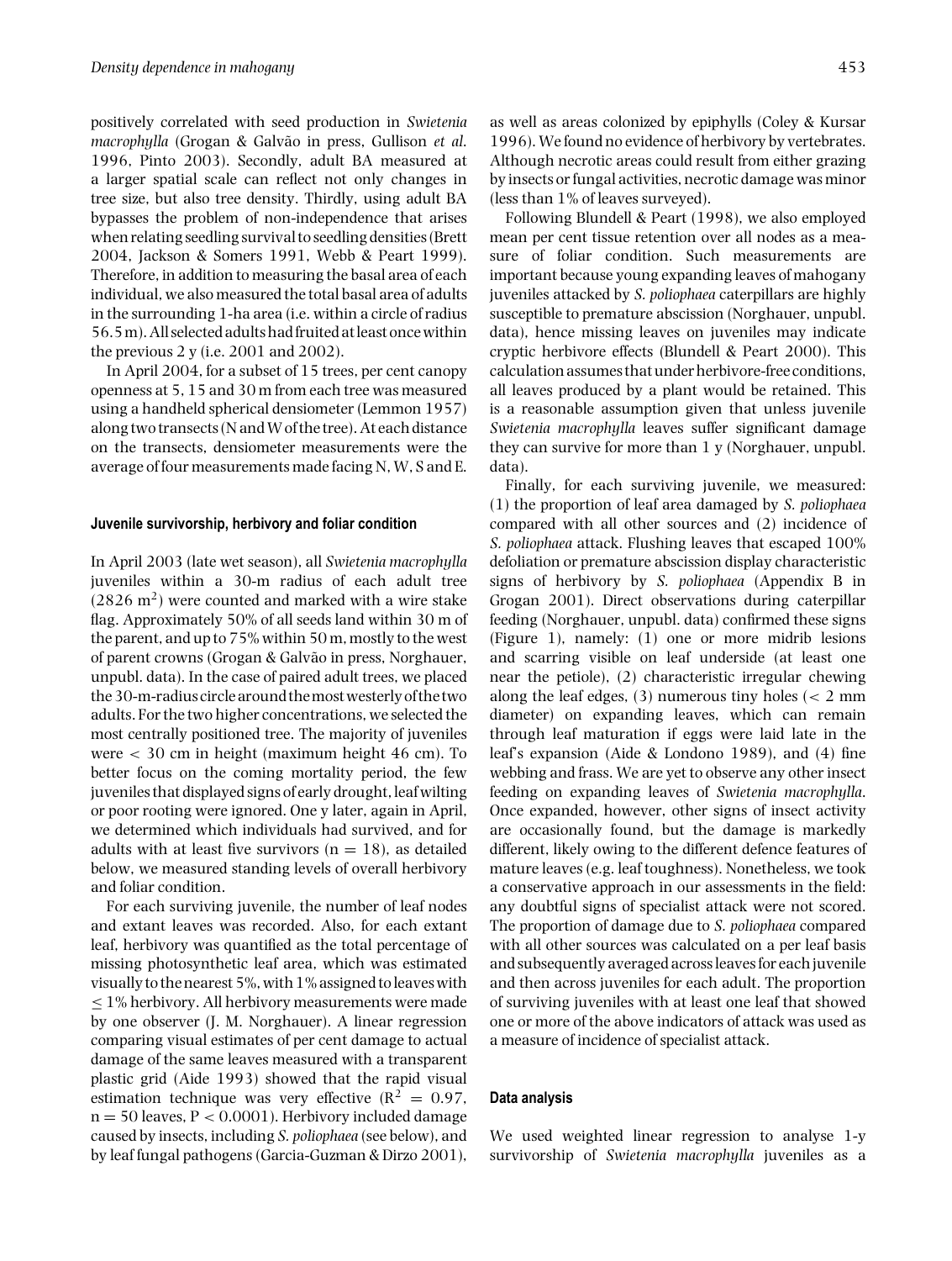

**Figure 1.** Characteristic types of damage caused by caterpillars of *Steniscadia poliophaea* to young leaves of *Swietenia macrophylla* juveniles in the south-eastern Amazon. (a) A final-instar caterpillar (approximately 2 cm long, red arrow) feeding on the underside of a juvenile leaf; note the distinctive midrib lesion visible (long red arrow) and other parts of the leaf that display characteristic holes and irregular leaf margins (white arrows); (b) Leaflet underside showing a late-instar caterpillar (red arrow), and several midrib lesions (white arrows) and frass and webbing (pair of red arrows) associated with larval feeding and development; (c) View of a typical compound leaf attacked during its expansion showing residual damage (red arrows); note collapsed leaflets caused by midrib lesions (white arrows) often associated with severe leaf area loss; (d) A young expanding compound leaf with the distinctive collapsing of damaged leaflets associated with midrib lesions (red arrows), irregular shaped holes (> 2 mm), and chewing at the edges; in the background, a previously undamaged leaf that is now mature and characterized by intact, dark green leaflets (single white arrow); (e) Surface view of a compound leaf discovered late in its expansion by ovipositing female moths with negligible overall damage from caterpillars in the form of characteristic numerous small holes (< 2 mm) and irregular chewing along leaf edges (white arrows); and (f) Underside view of the compound leaf show in (e) with two early-instar caterpillars (red arrows) responsible for the characteristic damage. All photos were taken by J. M. Norghauer at the Pinkaití forest reserve, Pará, Brazil.

function of adult BA, with initial number of juveniles as the weighting factor. This analysis corrects for the fact that the precision of a given survival estimate is expected to vary as a function of the original numbers of seedlings. For adults with at least five juvenile survivors  $(n = 18)$ , we also used weighted linear regressions to examinemean number of leaves per juvenile, average per cent damage of extant leaves, foliar condition and the incidence of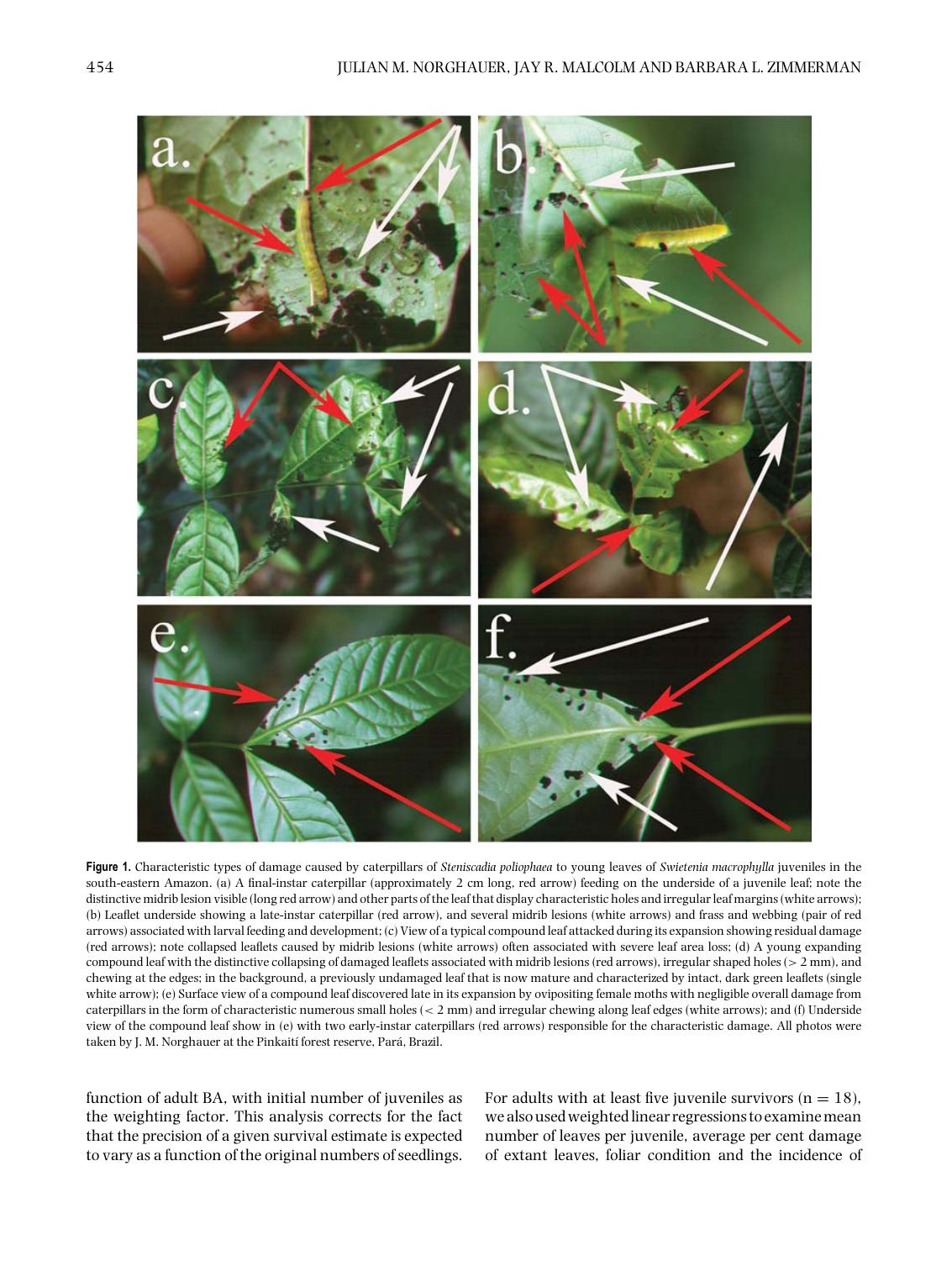specialist attack as a function of adult BA. Mean foliar condition, mean number of leaves and mean per cent damage attributed to the specialist were log-transformed to meet assumptions of normality and homoscedasticity.

We also tested whether any observed effect of adult BA on survival could be attributed to either specialist attacks or light levels by examining whether the adult BA effect remained once either the incidence of specialist attack  $(n = 18)$  or light levels  $(n = 15)$  were first entered in the model. Adult trees were the unit of replication in all analyses. For the family of regressions, beginning with  $\alpha = 0.05$ , we applied the sequential Bonferroni correction to reduce the chance of making a Type I error (Rice 1989).

Finally, we tested whether the implicit assumption of spatially independent errors among focal trees was a reasonable one by contrasting the fit of the independent errors model against one in which the error term was assumed to have an explicit spatial structure (as estimated from the semivariogram of the residuals). Specifically, a likelihood ratio tested the hypothesis that the spatial parameter  $(\rho)$  equalled zero by computing the log likelihood difference between the independent errors and spatial covariance models (Littell*et al.* 1996). In our case, the independent errors models were deemed sufficient for all dependent variables investigated (0.0 <  $\chi^2$  < 2.2,  $df = 1, P > 0.05$ . All analyses were conducted using SAS  $(v. 8.02.)$ .

# **RESULTS**

Initial abundances of *Swietenia macrophylla* juveniles measured in April 2003 within circles of 30-m radius around the 24 adult trees increased markedly with adult basal area within a 56.5-m radius ( $r^2 = 0.50$ , n = 24, P < 0.0001; Figure 2a). Juvenile densities ranged from 5 per 0.28 ha<sup>-1</sup> at a single isolated adult (dbh = 78.1 cm, adult BA =  $0.48$  m<sup>2</sup> ha<sup>-1</sup>) to a peak of 142 per  $0.28$  ha<sup>-1</sup> centred around two large, heavy-fruiting adults 11 m apart (dbh  $= 113.4$  and 131.5 cm, adult BA in the circle with radius 56.5 m = 2.37 m<sup>2</sup> ha<sup>-1</sup>). However, the proportion of juveniles surviving to the following year declined dramatically as a function of adult BA (adult BA log-transformed,  $r^2 = 0.47$ ,  $n = 24$ ,  $P = 0.0002$ ; Figure 2b). The highest proportion of juveniles surviving (0.72) was observed around an isolated parent that had last fruited in 2001 (Norghauer, unpubl. data) and the lowest  $(0.13)$  at an adult with four nearby conspecifics. Considering onlyisolated adults (and thus excluding adult BA values > 2.24 m<sup>2</sup> ha<sup>-1</sup>), a disproportionate number of juveniles died near larger-sized parents ( $R^2 = 0.55$ ,  $n = 18$ ,  $P = 0.0012$ ).

On a per juvenile basis, per cent leaf damage ranged substantially (0–85%). There was no evidence of meristem damage by *Hypsipyla grandella*. On a focal-tree



**Figure 2.** Relationship between conspecific adult basal area within a 56.5-m radius at 24 *Swietenia macrophylla* in the south-eastern Amazon and (a) number of naturally established *Swietenia macrophylla* juveniles within a 30-m radius and (b) proportion of *Swietenia macrophylla* juveniles surviving 1 y later. Regression lines are  $y = 30.4x + 10.3$ and  $y = -0.284x + 0.630$ , respectively.

basis, mean per cent herbivory on surviving juveniles increased significantly with adult BA ( $\mathbb{R}^2 = 0.55$ , n = 18,  $P = 0.0005$ ; Figure 3a) and foliar condition declined strongly with adult BA ( $R^2 = 0.52$ , n = 18, P = 0.0008; Figure 3b). Both the incidence of attack by caterpillars of the specialist herbivore, *S. poliophaea* ( $R^2 = 0.75$ ,  $n = 18$ ,  $P < 0.0001$ ; Figure 4a), and the per cent leaf area they damaged increased dramatically with adult BA  $(R^2 = 0.68, n = 18, P < 0.0001$ ; Figure 4b). Further, of the eight focal adult areas that had no signs of specialist attack, six were isolated. When the incidence of specialist attack was partialled out, the effect of adult BA on juvenile survivorship became non-significant (Type III linear partial regression  $F_{1, 17} = 4.48$ , n = 18, P = 0.0514), indicating that adult BA was a much weaker predictor when its association with specialist attack was taken into account. In contrast, when mean per cent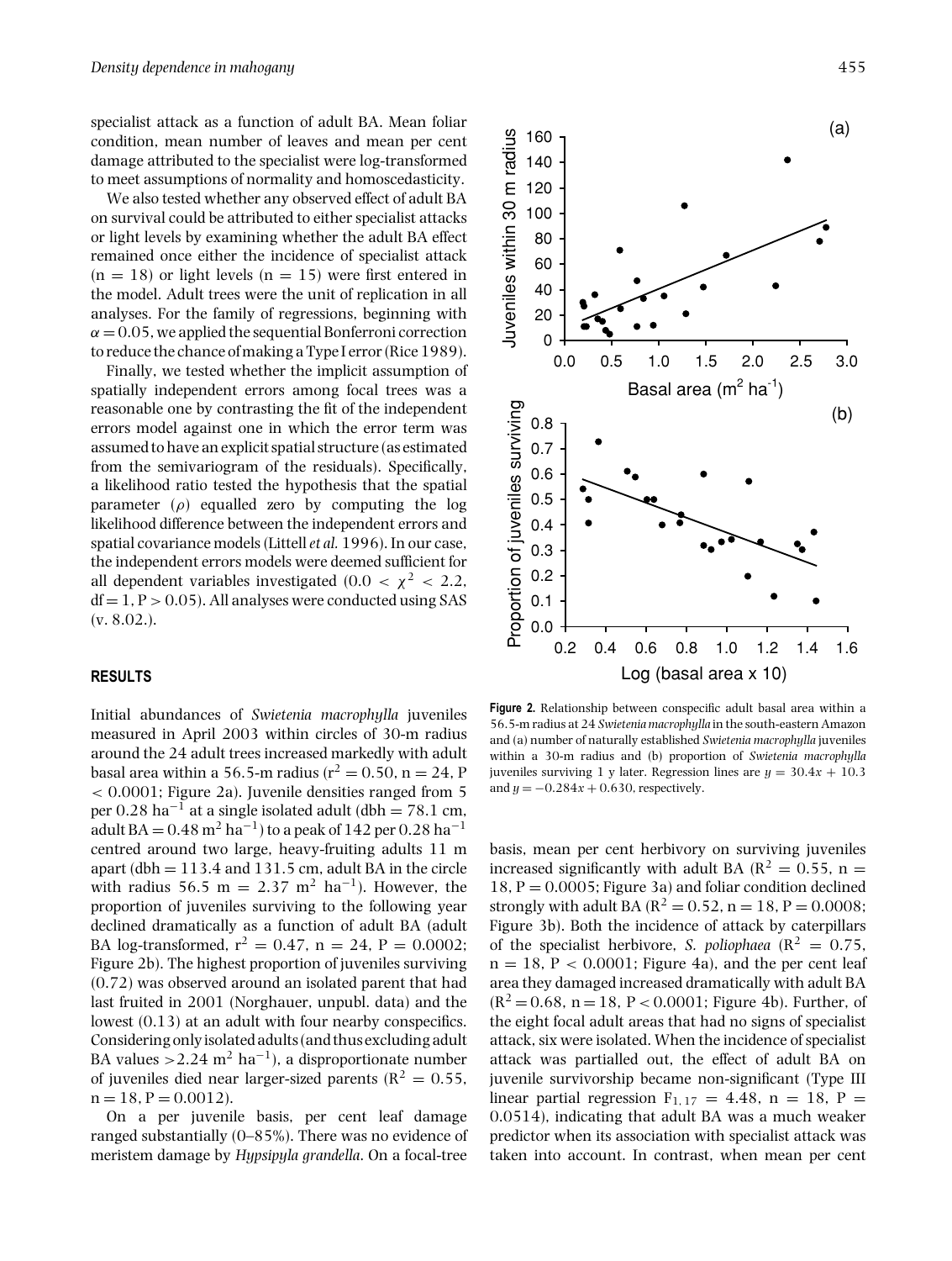

**Figure 3.** Relationship between conspecific adult basal area within a 56.5-m radius at 18 *Swietenia macrophylla* trees in the south-eastern Amazon and (a) mean per cent leaf herbivory of surviving *Swietenia macrophylla* juveniles and (b)meanfoliar condition of surviving*Swietenia macrophylla* juveniles. Regression lines are  $y = 5.02x + 4.85$  and  $y =$ −0.138*x* + 1.50, respectively.

damage solely from non-specialist agents (i.e. fungi and other insects) was partialled out, adult BA remained a highly significant predictor of juvenile survivorship (Type III linear partial regression  $F_{1, 17} = 11.6$ , n = 18,  $P = 0.0039$ , suggesting that herbivory due to agents other than *S. poliophaea* was not the main factor resulting in the negative relationship between adult BA and survivorship. Further, when proportions of leaf area damaged by *S. poliophaea* were excluded, overall herbivory levels (logtransformed) did not significantly increase with adult BA ( $R^2 = 0.10$ ,  $n = 18$ ,  $P = 0.192$ ). Finally, although we did not experimentally assess whether *S. poliophaea* drove observed mortality patterns, when the mean number of leaves (log-transformed) was held constant, the probability of 1-y juvenile survival decreased as both per cent damage (log-transformed) and incidence of attack by the *S. poliophaea* increased (Type III linear partial



**Figure 4.** Relationship between conspecific adult basal area within a 56.5-m radius at 18 *Swietenia macrophylla* trees in the south-eastern Amazon and (a) the proportion of surviving mahogany juveniles attacked by caterpillars of the specialist herbivore, *Steniscadia poliophaea*, and (b) mean per cent leaf herbivory attributed to caterpillars of *Steniscadia poliophaea*. Regression lines are  $y = 0.123x - 0.0312$  and  $y = 0.574x - 0.0918$ , respectively.

regressions, respectively,  $F_{1, 17} = 2.5$ ,  $n = 18$ ,  $P = 0.0415$ and  $F_{1, 17} = 7.3$ ,  $n = 18$ ,  $P = 0.0017$ ). Although the number of leaflets and/or leaves observed on surviving juveniles ranged substantially (1–40), mean plant size at the tree level was not significantly correlated with 1-y survival ( $R^2 = 0.01$ , n = 18, P = 0.645).

In addition to greater herbivory, juveniles in areas of higher adult BA also had fewer extant leaves on average (log-transformed) ( $R^2 = 0.40$ , n = 18, P = 0.0048) and had a lower proportion of nodes with retained leaves  $(R^2 = 0.41, n = 18, P = 0.0043)$ , despite the fact these same areas were associated with greater canopy openness and, presumably, greater understorey light availability  $(R^2 = 0.47, n = 15, P = 0.0051)$ . Not surprisingly given the light-loving nature of *Swietenia macrophylla*, canopy openness was a significant predictor of lifetime leaf production in surviving juveniles: over 50% of the variation in the mean number of nodes was explained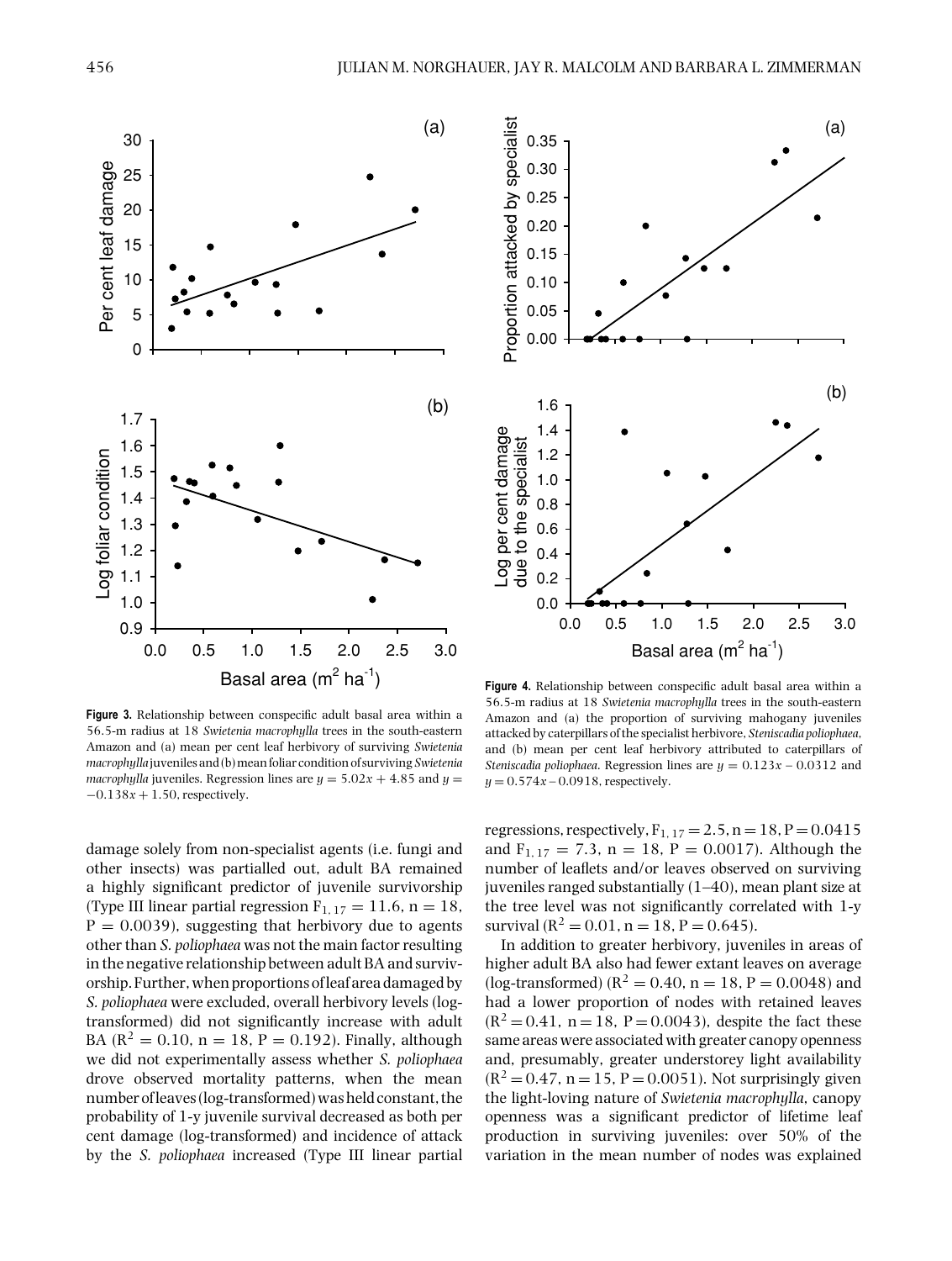by increasing canopy openness  $(R^2 = 0.52, n = 15,$  $P = 0.0025$ ) and mean number of nodes was positively correlated with adult BA  $(R^2 = 0.39, n = 18,$  $P = 0.0059$ . Yet despite the fact that canopy openness and leaf production were positively associated with adult BA, survivorship still strongly declined. When canopy openness was included in the model, juvenile survival still decreased with adult BA (log-transformed) (Type III partial linear regression,  $F_{1, 17} = 7.17$ , n = 15, P = 0.021).

## **DISCUSSION**

### **Focal adults and juvenile densities**

The initial juvenile counts suggest that the recruitment of *Swietenia macrophylla* juveniles is seed limited in that greater local seed inputs at higher adult BA gave rise to larger juvenile populations (Makana & Thomas 2004, Svenning & Wright 2005). Our data do not preclude possible negative density-dependent processes acting prior to establishment; however, they do suggest that negative density dependence in the juvenile stage may act to partially reverse these differences due to local fecundity. In a Bornean forest, Blundell & Peart (2004) also found evidence of recruitment limitation and a similarly striking reversal of density dependence in juvenile abundance for *Shorea quadrinervis* (Dipterocarpaceae), especially among relatively large juveniles.

### **Juvenile dynamics, herbivory and foliar condition**

In addition to survivorship, we pursued four ancillary lines of evidence in examining the role of herbivory in influencing population dynamics of juveniles: overall per cent leaf damage and foliar condition, and incidences of attack and per cent leaf damage caused by a known specialized enemy (caterpillars of *S. poliophaea*). In areas of increasing adult BA, a greater proportion of juveniles died and surviving juveniles had more leaf damage, fewer leaves, lower proportions of leaves retained, lower overall foliar condition and higher incidences of specialist attack as well as higher levels of specialist damage. Taken together, these results are consistent with Janzen– Connell mechanism and implicate herbivory by leaf pathogens and invertebrates, in particular *S. poliophaea*, as a key biological mechanism driving negative density dependence in *Swietenia macrophylla* at the study site. Most convincingly, the adult BA effect was significant when damage by *S. poliophaea* alone was examined (Figure 4b), but not when leaf area damaged by *S. poliophaea* was excluded. At the same time, these results are correlational and additional manipulative tests are required to definitively establish the role of *S. poliophaea*

in causing *Swietenia macrophylla* mortality; for example, use of exclosures or pesticides to exclude insect herbivores from juveniles planted out across levels of adult sizes and densities.

Mechanisms other than herbivory by natural enemies could lead to decreased survival of *Swietenia macrophylla* at higher adult BA and seedling densities. Intraspecific competition is an unlikely scenario here because of the low densities of juveniles that we observed, which at most averaged 0.05 juveniles m−<sup>2</sup> (142 marked juveniles at a pair of large adults). In addition, strong negative effects of competition might be expected to have an impact on leaf production (Coomes & Grubb 1998); instead, in areas of increasing conspecific adult BA, where annual mortality was greatest, *Swietenia macrophylla* juveniles had produced more leaf nodes. Damping-off pathogens (Augspurger 1984) unlikely contributed to density dependent mortality here because we marked juveniles in April, when they were already well established. Increased shading from *Swietenia macrophylla* adults also is not a mortality factor here because we found a positive relationship between adult BA and canopy openness. Increased litterfall also seems unlikely, because in other fieldwork litter depth was not significantly correlated with either adult BA or with juvenile survival (Norghauer *et al.*, unpubl. data). Lastly, mortality induced by dryseason moisture stress in *Swietenia macrophylla* (Grogan 2001) may have been exacerbated in the deeply shaded understorey where juvenile root systems are less well developed (Fisher *et al.* 1991, Gerhardt & Fredriksson 1995). In this regard, moisture stress may have been expected to weaken any adult BA effect by increasing mortality in areas of low adult BA where canopies were more closed.

# **Specialist herbivory and density-dependent regulation of tropical trees**

Our quantification of both attack and damage specific to *S. poliophaea* suggest that it is the candidate most likely responsible for the density-dependent mortality of mahogany juveniles. This conclusion agrees with Grogan (2001), who noted that 'over the course of their life times few seedlings escaped *S. poliophaea* attack', and '*S. poliophaea* was the principal cause of mortality at the four trees with highest initial seedling densities' (p. 219). The significance of *S. poliophaea* for the population dynamics of *Swietenia macrophylla* is supported by subsequent work at our study site, where we found strong negative effects of simulated herbivory (leaf clipping) on juvenile growth, survival and leaf retention, and decreased vertical growth, leaf production and leaf area of planted juveniles attacked by *S. poliophaea* caterpillars (Norghauer, unpubl. data). Similarly, in a seasonal forest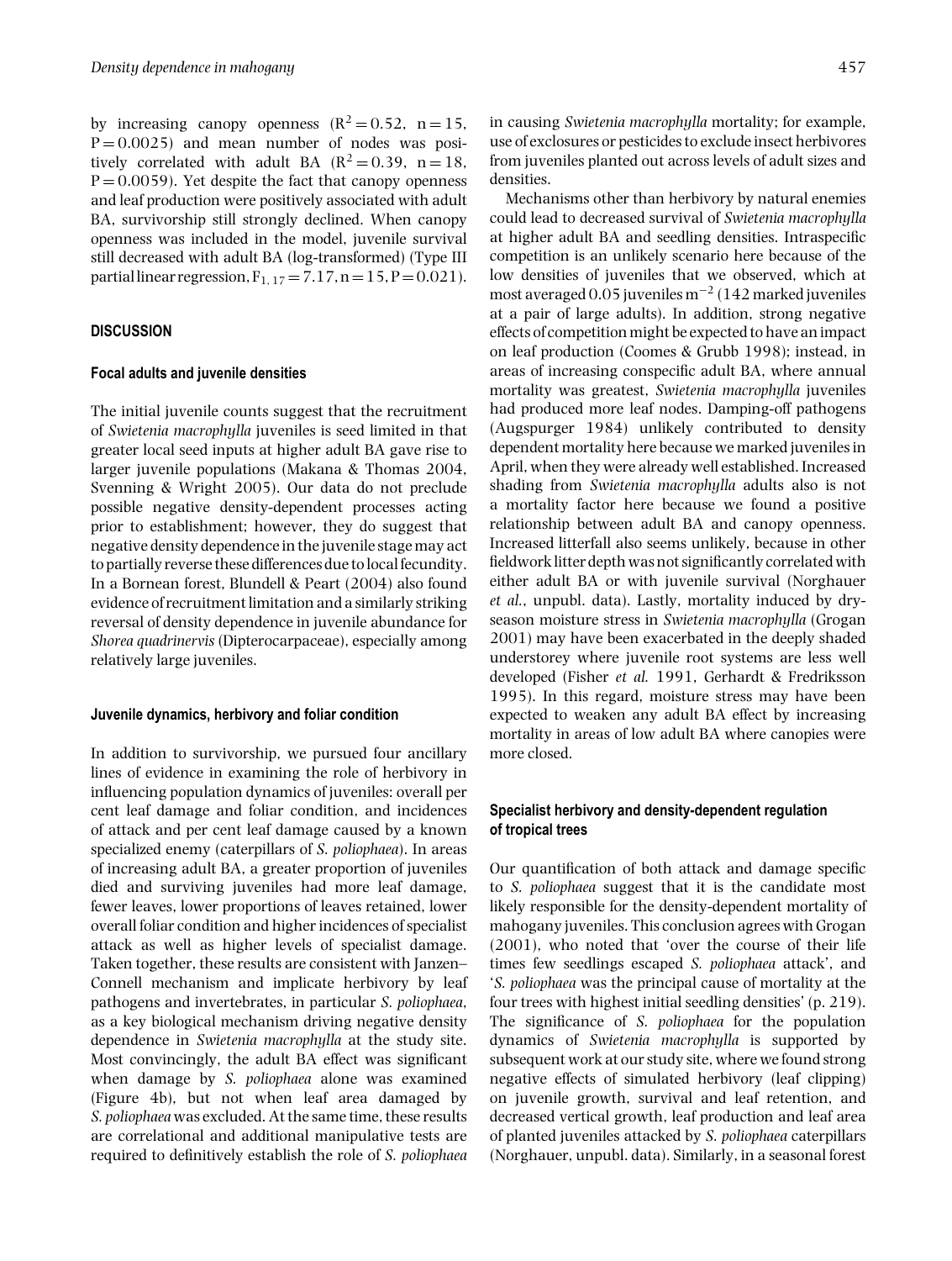in Costa Rica, Sullivan (2003) reported significantly higher mortality in *Tabebuia ochracea* (Bignoniaceae) as sapling and shoot densities increased due to a specialist shoot-boring moth.

Furthermore, because juvenile mortality increased with increasing parent size among isolated trees, it appears that *S. poliophaea* responds directly to increasing seedling densities, or to greater frequency of fruiting events associated with tree age, or a combination of both. Similarly, Schupp (1988) found a negative relationship between tree size and survival of seeds under a subcanopy tree, *Faramea occidentalis* (Rubiaceae). Although we found that mortality weakened the positive relationship between *Swietenia macrophylla* juvenile numbers and adult BA ( $\mathbb{R}^2 = 0.20$ ,  $n = 24$ ,  $P = 0.0266$ ), it was insufficient – at least within  $1 y -$  to completely reverse the increase in juvenile densities with adult BA. Intense specialist attack where adult BA was higher, however, may reduce juvenile growth rates and eventually lead to lower net recruitment. Unfortunately, very little is known about the role of highly specialized herbivores in regulating populations of tropical trees (Coley & Barone 1996), and aside from the observations of Grogan (2001) and our own, little is known about *S. poliophaea*.

Studies documenting negative density-dependent recruitment and mortality consistent with the Janzen– Connell mechanism have implicated invertebrate herbivores and pathogens (Harms *et al.* 2000, Leigh 2004, Peters 2003, Webb & Peart 1999, Wills *et al.* 1997). However, the actual processes driving these patterns remain unknown because few studies have yet quantified levels of damage to seedlings or saplings or identified the specific mortality agents (Coley & Barone 1996). Blundell & Peart (2004) suggested that insect herbivores are driving the density-dependent population dynamics of a dominant rain-forest tree, *Shorea quadrinervis*. However, their low-density treatment had an average of approximately 6 adults ha<sup>-1</sup> – which corresponds to the high densities of mahoganies at our site – and the difference in levels of herbivory to juveniles between high and low adult densities were modest at best (respectively, 3.3% and 1.8%, from Blundell 1999). Recently, Ahumada *et al*. (2004) found that rarer tree species in a Panamanian forest (BCI) displayed stronger negative density-dependent juvenile dynamics. An unexplored possibility is that the observed rarity of many canopy trees species reflects consistently strong pressure by specialized herbivores.

## **CONCLUSIONS**

In conclusion, the patterns of mortality and herbivory reported here lend support to the Janzen–Connell mechanism and for the first time implicate the importance

of attacks by a known specialist herbivore on juveniles at both the scale of single adults and across varying adult densities. Greater knowledge of natural history and more field research are needed to identify and experimentally ascertain the role of insect herbivores, particularly specialists, in order to evaluate and predict their contribution to driving negative density dependence in trees and the maintenance of diversity in tropical forests. Such research may be especially fruitful for relatively rare tree species.

## **ACKNOWLEDGEMENTS**

This study was funded by the Donner Foundation, Canada, the Natural Sciences and Engineering Research Council of Canada (JRM), a Sigma Xi Grant-in-aid-of-Research (JMN), and an FCAR Doctoral Scholarship to JMN (Government of Québec, Canada). We thank the National Counsel for Scientific and Technological Development of Brazil (CNPq) and National Indian Foundation of Brazil (FUNAI) for permission to conduct our fieldwork, and Dr J. M. Felfilli for her helpful cooperation. Logistical support and facilities in the field were provided by Conservation International–Brazil. We thank the Kayapó community of A'ukre and our field assistants: Biri-Biri and Tekrere Kayapó, Nilson Vicente de Salles and Clarindo dos Santos Cruz. The paper benefited from comments on earlier drafts by Dr S. C. Thomas. The manuscript was substantially improved with helpful comments provided by A. G. Blundell, L. Poorter, and one anonymous reviewer.

## **LITERATURE CITED**

- AHUMADA, J. A., HUBBELL, S. P., CONDIT, R. & FOSTER, R. 2004. Long-term tree survival in Neotropical forest. Pp. 408–432 in Losos, E. C. & Leigh, E. G. (eds.). *Tropical forest diversity and dynamism: findings from a large-scale plot network*. University of Chicago Press, Chicago.
- AIDE, T. M. 1993. Patterns of leaf development and herbivory in a tropical understory community. *Ecology* 74:455–466.
- AIDE, T. M. & LONDONO, E. C. 1989. The effects of rapid leaf expansion on the growth and survivorship of a lepidopteran herbivore. *Oikos* 55:66–70.
- AUGSPURGER, C. K. 1984. Seedling survival of tropical tree species interactions of dispersal distance light-gaps and pathogens. *Ecology* 65:1705–1712.
- BARONE, J. A. 1998. Host-specificity of folivorous insects in a moist tropical forest. *Journal of Animal Ecology* 67:400–409.
- BECKER, P., LEE, L. W., ROTHMAN, E. D. & HAMILTON, W. D. 1985. Seed predation and the coexistence of tree species – Hubbell's models revisited. *Oikos* 44:382–390.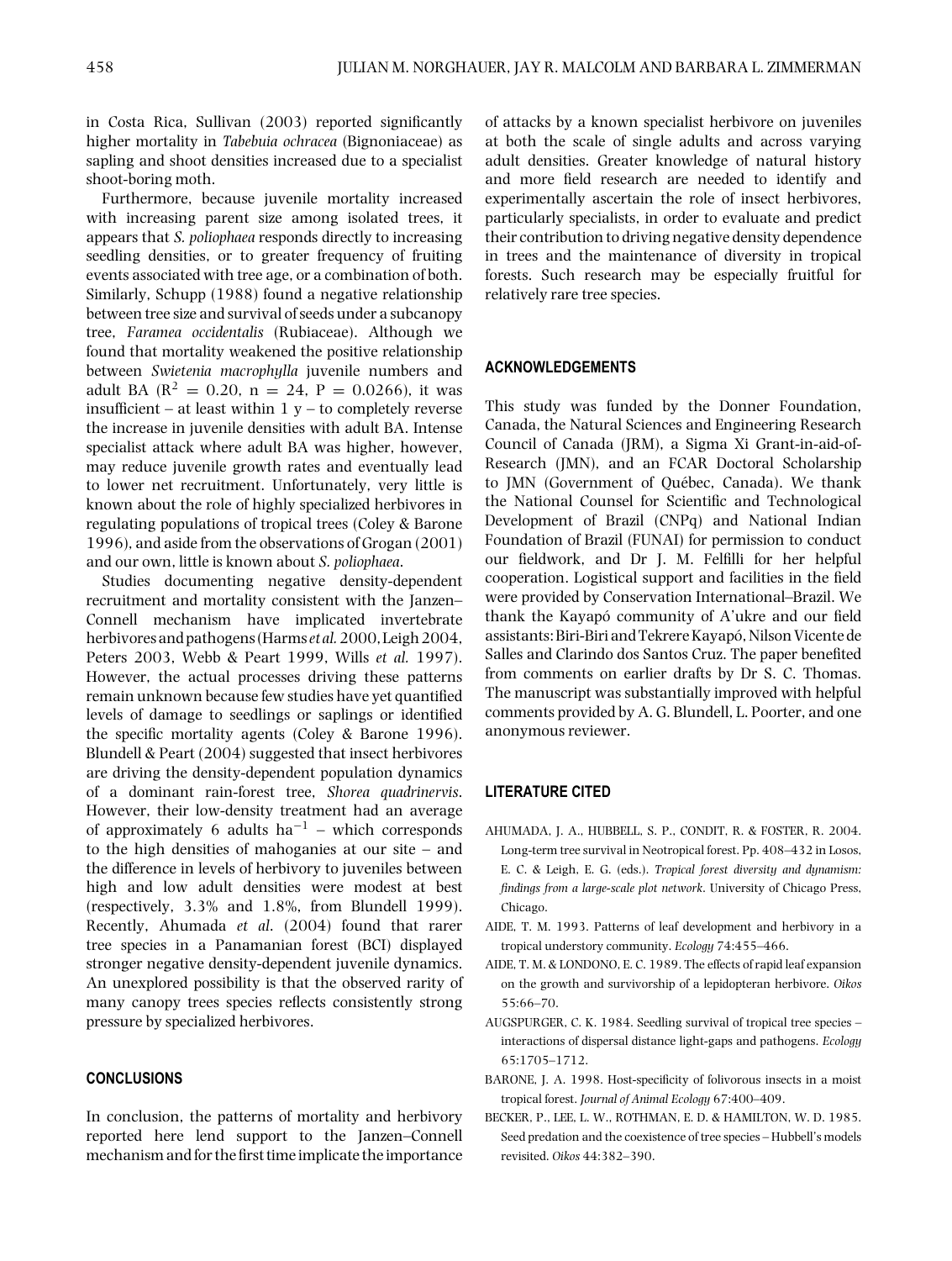- BLUNDELL, A. G. 1999. *Density-dependent dynamics in a tropical rain forest canopy tree*. Ph.D. dissertation, Dartmouth College, Hanover, NH. 120 pp.
- BLUNDELL, A. G. & PEART, D. R. 1998. Distance-dependence in herbivory and foliar condition for juvenile *Shorea* trees in Bornean dipterocarp rain forest. *Oecologia* 117:151–160.
- BLUNDELL, A.G.& PEART,D.R. 2000. High abscission rates of damaged expanding leaves: field evidence from seedlings of a Bornean rain forest tree. *American Journal of Botany* 87:1693–1698.
- BLUNDELL, A. G. & PEART, D. R. 2004. Density-dependent population dynamics of a dominant rainforest canopy tree.*Ecology*85:704–715.
- BRETT, M. T. 2004. When is a correlation between non-independent variables "spurious"? *Oikos* 105:647–655.
- BROWN, N., JENNINGS, S. & CLEMENTS, T. 2003. The ecology, silviculture and biogeography of mahogany (*Swietenia macrophylla*): a critical review of the evidence.*Perspectivesin Plant Ecology, Evolution and Systematics* 6:37–49.
- CHESSON, P. 2000. Mechanisms of maintenance of species diversity. *Annual Review of Ecology and Systematics* 31:343–366.
- CLARK, D. A. & CLARK, D. B. 1984. Spacing dynamics of a tropical rainforest tree – evaluation of the Janzen–Connell model. *The American Naturalist* 124:769–788.
- CLARK, D. B. & CLARK, D. A. 1985. Seedling dynamics of a tropical tree – impacts of herbivory and meristem damage. *Ecology* 66:1884– 1892.
- COLEY, P. D. & BARONE, J. A. 1996. Herbivory and plant defenses in tropical forests. *Annual Review of Ecology and Systematics* 27:305– 355.
- COLEY, P. D. & KURSAR, T. A. 1993. Colonization of tropical rain-forest leaves by epiphylls – effects of site and host plant leaf lifetime. *Ecology* 74:619–623.
- CONDIT, R., ASHTON, P. S., BAKER, P., BUNYAVEJCHEWIN, S., GUNATILLEKE, S., GUNATILLEKE, N., HUBBELL, S. P. FOSTER, R. B., ITOH, A., LAFRANKIE, J. V., LEE, H. S., LOSOS, E., MANOKARAN, N., SUKUMAR, R. & YAMAKURA, T. 2000. Spatial patterns in the distribution of tropical tree species. *Science* 288:1414–1418.
- CONNELL, J. H. 1971. On the role of natural enemies in preventing competitive exclusion in some marine animals and in rain forest trees. Pp. 298–312 in den Boer, P. J. & Gradwell, G. (eds.).*Dynamics of populations*. Centre for Agricultural Publication and Documentation, Wageningen.
- COOMES,D. A.&GRUBB, P. J. 1998.Responses ofjuvenile trees to aboveand belowground competition in nutrient-starved Amazonian rain forest. *Ecology* 79:768–782.
- FISHER, B. L., HOWE, H. F. & WRIGHT, S. J. 1991. Survival and growth of *Virola surinamensis* yearlings – water augmentation in gap and understory. *Oecologia* 86:292–297.
- GARCIA-GUZMAN, G. & DIRZO, R. 2001. Patterns of leaf-pathogen infection in the understory of a Mexican rain forest: incidence spatiotemporal variation and mechanisms of infection. *American Journal of Botany* 88:634–645.
- GERHARDT,K.& FREDRIKSSON,D. 1995. Biomass allocation by broadleaf mahogany seedlings (*Swietenia macrophylla King*) in abandoned pasture and secondary dryforestinGuanacasteCosta-Rica.*Biotropica* 27:174–182.
- GROGAN, J. E. 2001. *Bigleaf mahogany* (Swietenia macrophylla *King*) *in southeast Para Brazil: a life history study with management guidelines ´ for sustained production from natural forests*. Ph.D. dissertation, Yale University, CT. 422 pp.
- GROGAN, J. & GALVÃO, J. (in press). Factors limiting post-logging seedling regeneration by big-leaf mahogany in southeastern Amazonia, Brazil and implications for sustainable management. *Biotropica*.
- GROGAN, J., GALVÃO, J., SIMÕES, L. & VERRÍSIMO, A. 2003. Regeneration of big-leaf mahogany in closed and logged forests of southeastern, Pará, Brazil. Pp. 193-208 in Lugo, A. E., Figueroa-Colón J. C. & Alayón, M. (eds.). Big-leaf mahogany: genetics, ecology, *and management*. Springer, New York.
- GROGAN, J., LANDIS, R. M., ASHTON, M. S. & GALVÃO, J. 2005. Growth response by big-leaf mahogany (*Swietenia macrophylla*) advance seedling regeneration to overhead canopy release in southeast Para, Brazil.*Forest Ecology andManagement*204:399–412.
- GULLISON, R. E., PANFIL, S. N., STROUSE, J. J. & HUBBELL, S. P. 1996. Ecology and management of mahogany (*Swietenia macrophylla*) King in the Chimanes Forest Beni Bolivia. *Botanical Journal of the Linnean Society* 122:9–34.
- HAMMOND, D. S. & BROWN, V. K. 1998. Disturbance phenology and life-history characteristics: factors influencing distant/densitydependent attack on tropical seeds and seedlings. Pp. 51–79 in Newbery, D. M., Prins, H. T. T. & Brown, N. D. (eds.). *Dynamics of tropical communities*. Blackwell Science, Oxford.
- HARMS, K. E., WRIGHT, S. J., CALDERON, O., HERNANDEZ, A. & HERRE, E. A. 2000. Pervasive density-dependent recruitment enhances seedling diversity in a tropical forest.*Nature*404:493–495.
- HIXON, M. A., PACALA, S. W. & SANDIN, S. A. 2002. Population regulation: historical context and contemporary challenges of open vs. closed systems. *Ecology* 83:1490–1508.
- HUBBELL, S. P. 1979. Tree dispersion abundance and diversity in a tropical dry forest. *Science* 203:1299.
- HUBBELL, S. P. 2004. Two decades of research on the BCI Forest Dynamics Plot. Pp. 8–30 in Losos, E. C. & Leigh, E. G. (eds.). *Tropical forest diversity and dynamism: findings from a large-scale plot network*. University of Chicago Press, Chicago.
- HYATT, L. A., ROSENBER, M. S., HOWARD, T. G., BOLE, G., FANG, W., ANASTASIA, J., BROWN, K., GRELLA, R., HINMAN, K., KURDZIEL, J. P. & GUREVITCH, J. 2003. The distance dependence prediction of the Janzen-Connell hypothesis: ameta-analysis.*Oikos*103:590–602.
- JACKSON, D. A. & SOMERS, K. M. 1991. The spectre of 'spurious' correlations. *Oecologia* 86:147–151.
- JANZEN, D. H. 1970. Herbivores and number of tree species in tropical forests. *The American Naturalist* 104:501–552.
- LAMBERT, T. D., MALCOLM, J. R. & ZIMMERMAN, B. L. 2005. Effects of mahogany (*Swietenia macrophylla*) logging on small mammal communities, habitat structure, and seed predation in the southeastern Amazon Basin. *Forest Ecology and Management* 206:381– 398.
- LEIGH, E. G. 2004. The diversity of tropical trees: the role of pest pressure. Pp. 315–319 in Losos, E. C. & Leigh, E. G. (eds.). *Tropical forest diversity and dynamism: findings from a large-scale plot network*. University of Chicago Press, Chicago.